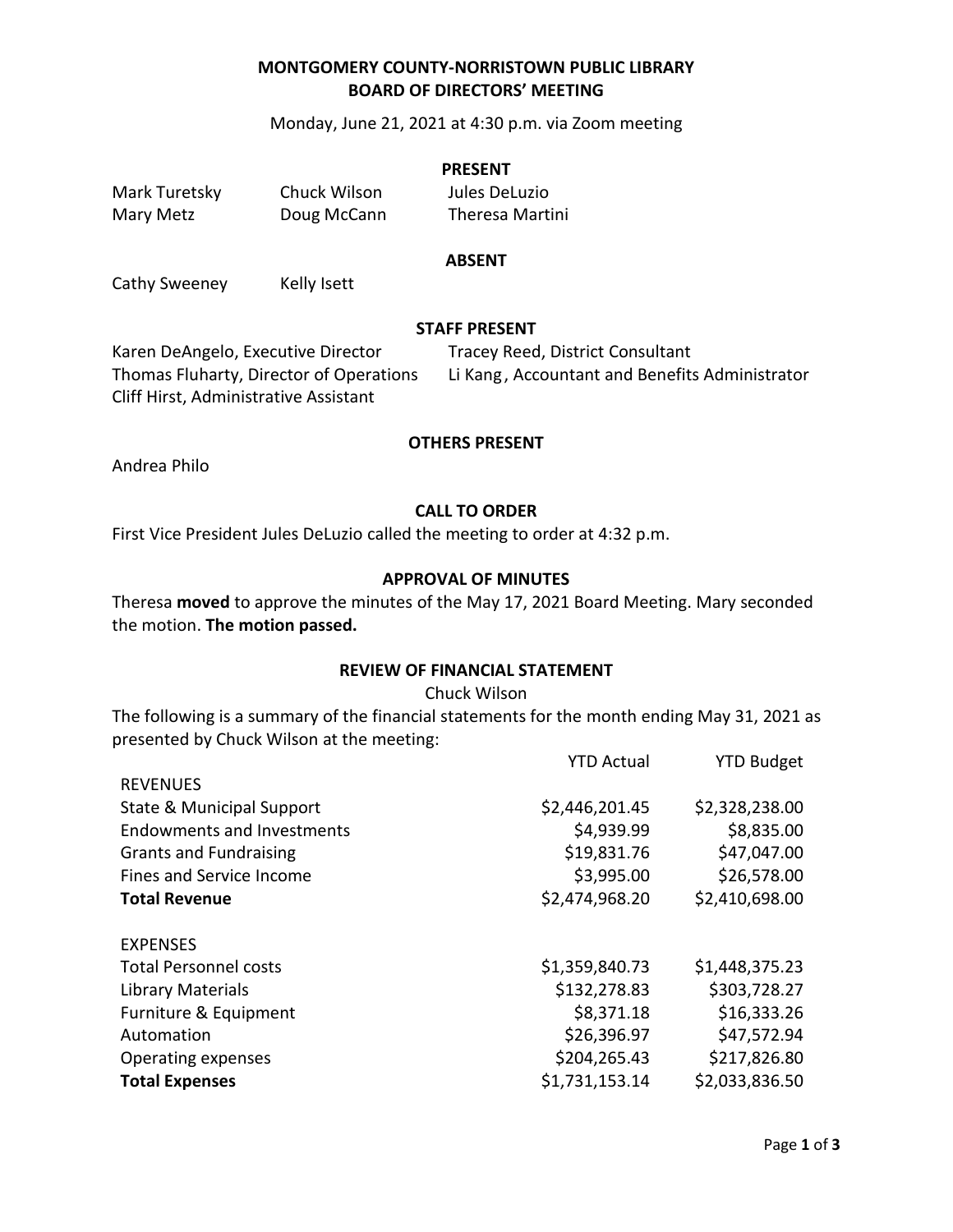# **MONTGOMERY COUNTY-NORRISTOWN PUBLIC LIBRARY BOARD OF DIRECTORS' MEETING**

Chuck reviewed the financial statements. Doug **moved** to file the financial statements for audit. Mary seconded the motion. **The motion passed.** 

# **APPROVAL OF BILLS OVER \$1,000**

Chuck reviewed the bills over \$1,000.00. Mark **moved** to approve the bills over \$1,000. Doug seconded the motion. **The motion passed.**

# **PRESIDENT'S REPORT**

Cathy Sweeney

Cathy was not present for the meeting. Cliff reported on planning for the annual fundraiser, this year called "Booktoberfest," to be held at the Elmwood Park Zoo on Thursday, October 14, 2021 from 5 p.m. to 8 p.m. The Administration would like the Board's help. Cliff will share sponsorship, ticket, and raffle basket information and materials with the board. Cliff will provide 6 event tickets to each Board member for them to sell. Tickets are \$50 each.

# **EXECUTIVE DIRECTOR'S REPORT** Karen DeAngelo

Karen introduced Tracey Reed, District Consultant Librarian, to the Board.

Karen reported that our 1994 Bluebird Bus Extension bookmobile has been removed from service. It would take two years and \$300,000.00 to replace it. We won't be replacing this vehicle. Tom reviewed the planned changes to the Extension Bookmobile schedule.

Karen Goltz has been hired as Head of the Children's Department.

The review of our PPP loan by Citizens Bank is complete. The bank has sent our application for loan forgiveness on to the SBA. The SBA has 90 days to come to a determination.

Karen reported that as of July 1, 2021 the five staff who presently make less than \$9 per hour will be given a raise to that level.

Karen reported that a 2.5% increase in the County's contribution would fund bringing everyone to at least \$11 per hour

Mark and Chuck offered to join Karen at her meeting with Dean Dortone scheduled for Monday June 28, at 2 p.m. in the Commissioners' Board Room, where Karen will be discussing the County's budget for the library for 2022.

## **DISTRICT CONSULTANT'S REPORT** Tracey Reed